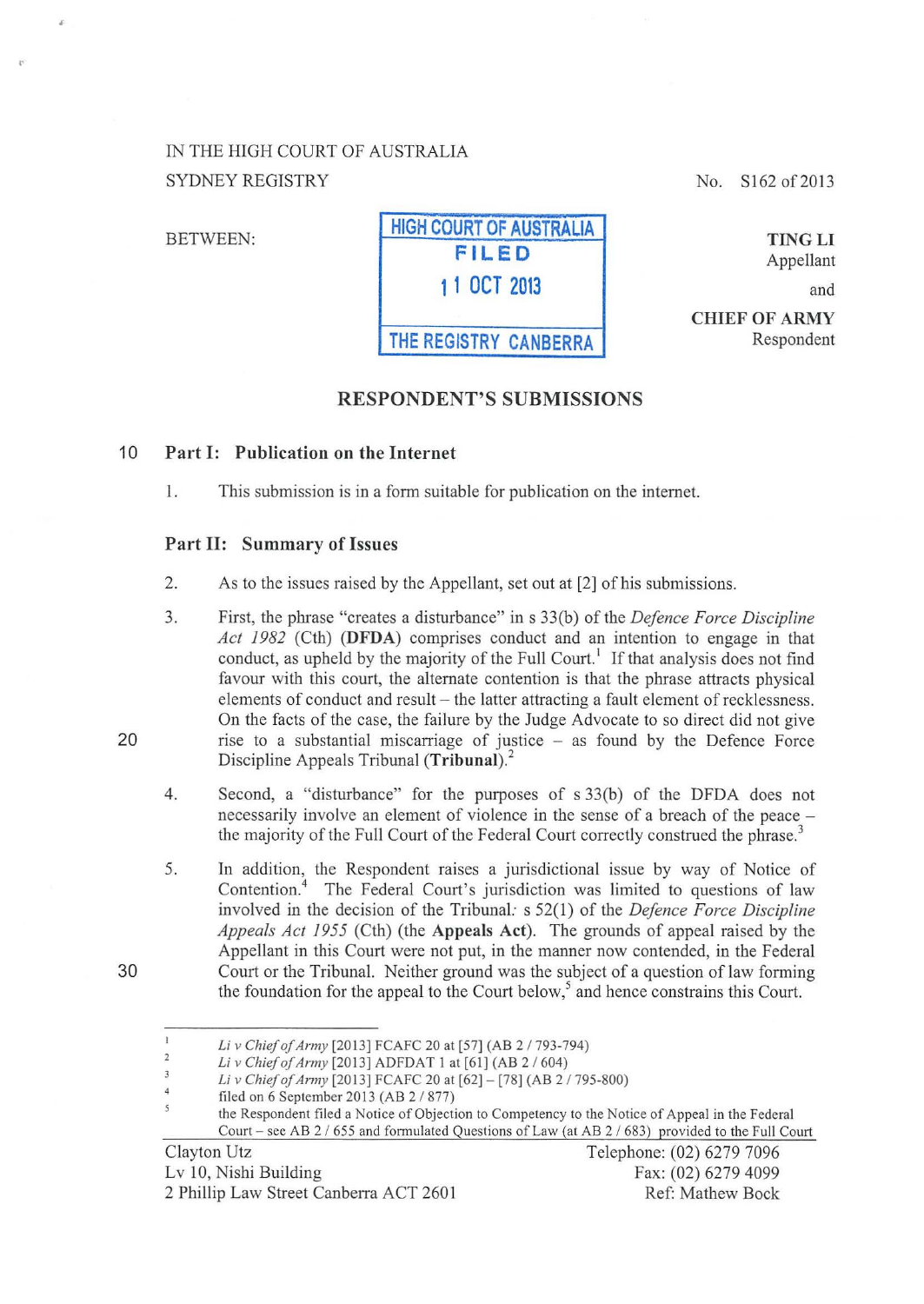### **Part III: 78B of the Judiciary Act 1903**

6. The respondent has considered whether any notice should be given in compliance with section 78B. No such notice should be given.

### **Part IV: Facts**

- 7. In relation to paragraphs [11] and [12] of the Appellant's submissions, the Appellant was charged with "Creating a disturbance on service land", with the balance of the language constituting particulars of that charge.<sup>6</sup> The Appellant also pleaded not guilty to the alternative charge of prejudicial conduct contrary to s.60 of the DFDA.
- 10 8. In relation to [14] of the Appellant's submissions and the background to the events of 3 February 2010, there was no dispute at trial that Mr Snashall made the statement to the Appellant in July 2009.<sup>8</sup> There was also evidence that it was said in the context of a jovial discussion, immediately followed by Mr Snashall saying "No, seriously, congratulations on having a baby, she is very cute. You must be very proud."<sup>9</sup> The Appellant did not complain at the time about the remark.<sup>10</sup> And after the events of 3 February 2010 Mr Snashall apologised for any unintended offence caused by his remark.<sup>1</sup>
	- 9. As to [16], the evidence was that the Appellant returned to Mr Snashall's office on 3 February 2010 to put his concerns,<sup>12</sup> subsequently characterised by the Appellant as being to "confront" him.<sup>13</sup> When Mr Snashall got off the phone he asked colleagues Mark Smith and Donna Webster to, if the Appellant returned, place themselves so they could observe or at least hear what was said, as he was concerned the situation would escalate.<sup>14</sup>
		- 10. Further to [20], the Appellant acknowledged in his evidence that during the course of the incident there was a degree of "loss of self-control", both had lost a degree of control. $15$
	- 11. Finally, addressing [23] of the Appellant's submissions, the effect of the confrontation between Mr Snashall and the Appellant on 3 February 2010 on colleagues in the vicinity included:
- 30

 $\boldsymbol{6}$  $\overline{7}$  $\mathbf{g}$ 

20

a) Mr Mark Smith was aletted to the confrontation by a Ms Webster; it was then that he heard raised voices and walked to Mr Snashall's office, where

**at the hearing of the appeal at AB 2/735. This issue of jurisdiction was resolved in the manner**  identified in the judgment of the majority at [38]-[39] (AB 2/786); see also Logan J at [142] (AB 2/ 828); but see Dowsett J at [123] (AB 2/820) and Logan J at [216] (AB 2/853). *Li* v *Chief of Army* [20 13] FCAFC 20 at [ 42] (AB 2 /787) Amended Charge Sheet dated 4 April2011 at AB 1/41-42 T274.20-.32 (AB I /285)

<sup>9</sup>  Exhibit H- Email from Mr Snashall to Jana Li dated 8 February 2010 (AB 1/394)

<sup>10</sup>  *Li v Chief of Army* [2013] FCAFC 20 at [12] (AB 2/779) and see T322.27 -.38 (AB 1/343),

T327.27-.33 (AB 1/348) and T344.30-345.11 (AB 1/365-366)

II Exhibit H- Email from Mr Snashall to Jana Li dated 8 February 2010 (AB 1/394)

<sup>12</sup>  T328.4-.13 (AB 1/349)

<sup>13</sup>  Appellant's Submissions in Tribunal at [26] (AB 2/474)

<sup>14</sup>  T235.41-236.5 (AB 1/246-247)

<sup>15</sup>  T336.4-.7 (AB 1/357), T353.40-.45 and T355.17-.18 (AB 1/374 and 376)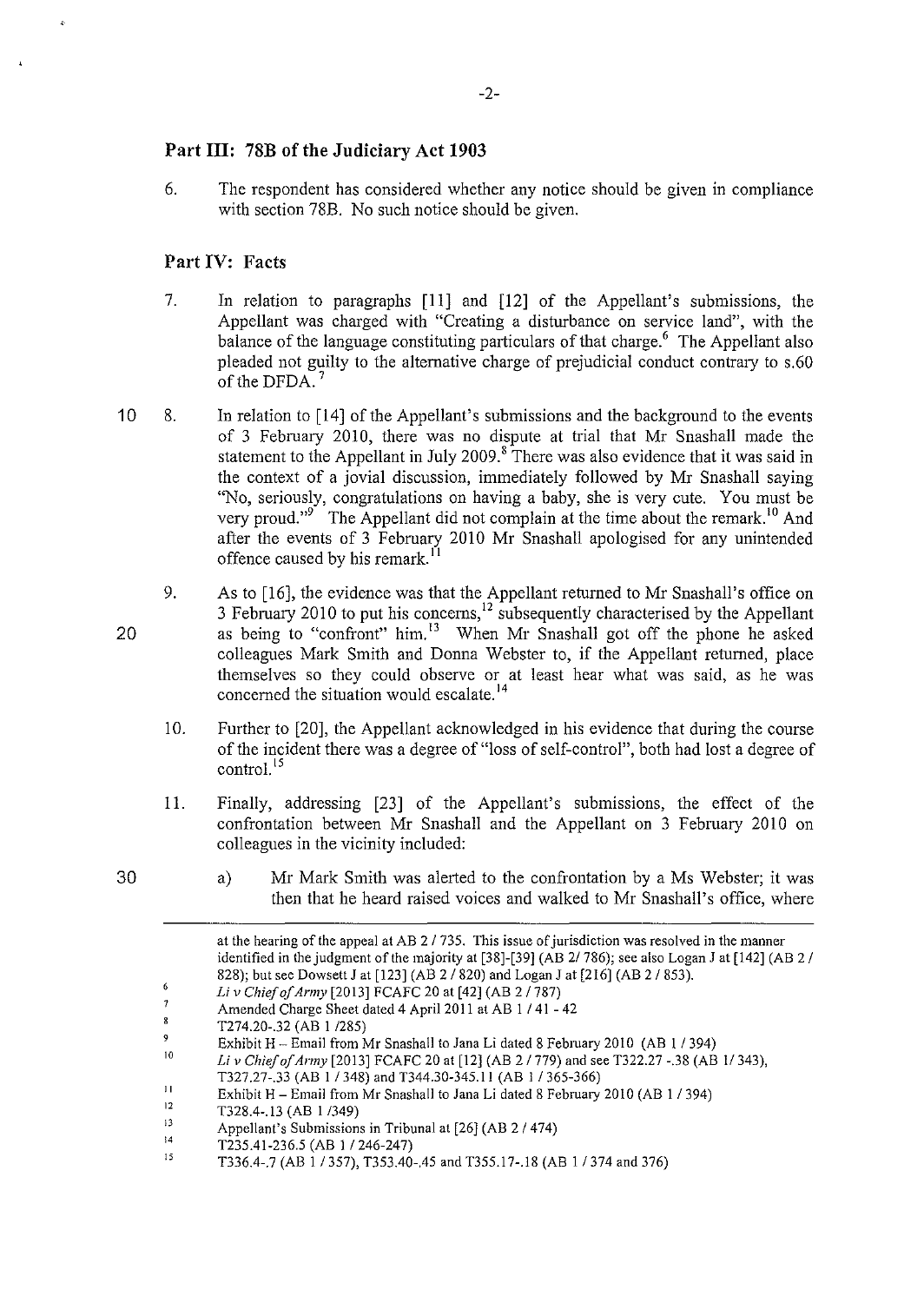he saw "a bit of argy-bargy", "push and shove" - their faces no more than 20 cm apart. At no time did he observe physical contact between them;  $16$ 

- b) Ms Chloe Librando, heard, by their tone, that the two were quite angry with each other and "both quite fired up". She felt "quite uncomfortable and scared that something might happen  $-$  between the both of them" so she removed herself from the situation:<sup>17</sup>
- c) Ms Sandra Bennett, the Director of Litigation in Defence Legal, heard raised voices, which were getting louder and more aggressive. Upon her intervening, the Appellant became calm and left;  $18$
- d) Mr Omar Khan denied the suggestion that what occurred between the Appellant and Mr Snashall was 'unremarkable', referring to the context of the public service and the "certain decorum" to be followed, so it was "a bit out of the ordinary for that sort of conversation to take place, particularly as it went on further";<sup>19</sup>
	- e) Mr Matthew Pearson said initially the conversation was no louder than normal in an office environment but it eventually got louder than what would be normal,<sup>20</sup> and that it escalated to the point where it would not have been hard for one or either to push or punch the other, which he was concerned about but then Mr Smith and Ms Bennett stepped in.<sup>21</sup>

### 20 **Part V: Applicable Statutory Provisions**

12. The provisions identified by the Appellant in his submissions are accepted.

### **Part VI: Notice of Contention**

- 13. As noted above,  $2^2$  an appellant from the Tribunal "may appeal to the Federal Court of Australia on a question of law involved in a decision of the Tribunal in respect of an appeal under this Act": s 52(1) of the Appeals Act.
- 14. On such an appeal, the Federal Court is exercising its original jurisdiction (s 19, *Federal Court of Australia Act 1976* (Cth)) as vested in it by s 52(3) of the Appeals Act: *Hembury v Chief of General Staff* (1998) 193 CLR 641, Gummow and Callinan JJ at [30]-[31].
- 30 15. Their Honours observed at [31] that the subject matter of such an "appeal" is "a question of law involved in a decision of the Tribunal". Such an appeal is a matter "arising under" the Appeals Act, within the meaning of s 7 6(ii) of the Constitution. Further, the requirement for a question of law contained in s 52 of the Appeals Act

J6 T88.35-89.18 (AB I I 102), T91.41-92.16 (AB I I 104-105), T95.13-.17 (AB I I 108), T97.5-.28  $(AB 1/110)$ , T100.12-14  $(AB 1/113)$ , T102.24-.40  $(AB 1/115)$ 

<sup>17</sup>  Tl25.33-.42, Tl27.35 and Tl28.16-.20 (AB I I 135, 137-138)

<sup>18</sup>  T156.10-.40 (AB 1/170)

<sup>19</sup>  T181.41-182.2 (AB 1/197-198)

<sup>20</sup>  T189.10-.17 (AB 1/206)

<sup>21</sup>  T192.6-40 (AB 1/209)

<sup>22</sup>  at paragraph [5]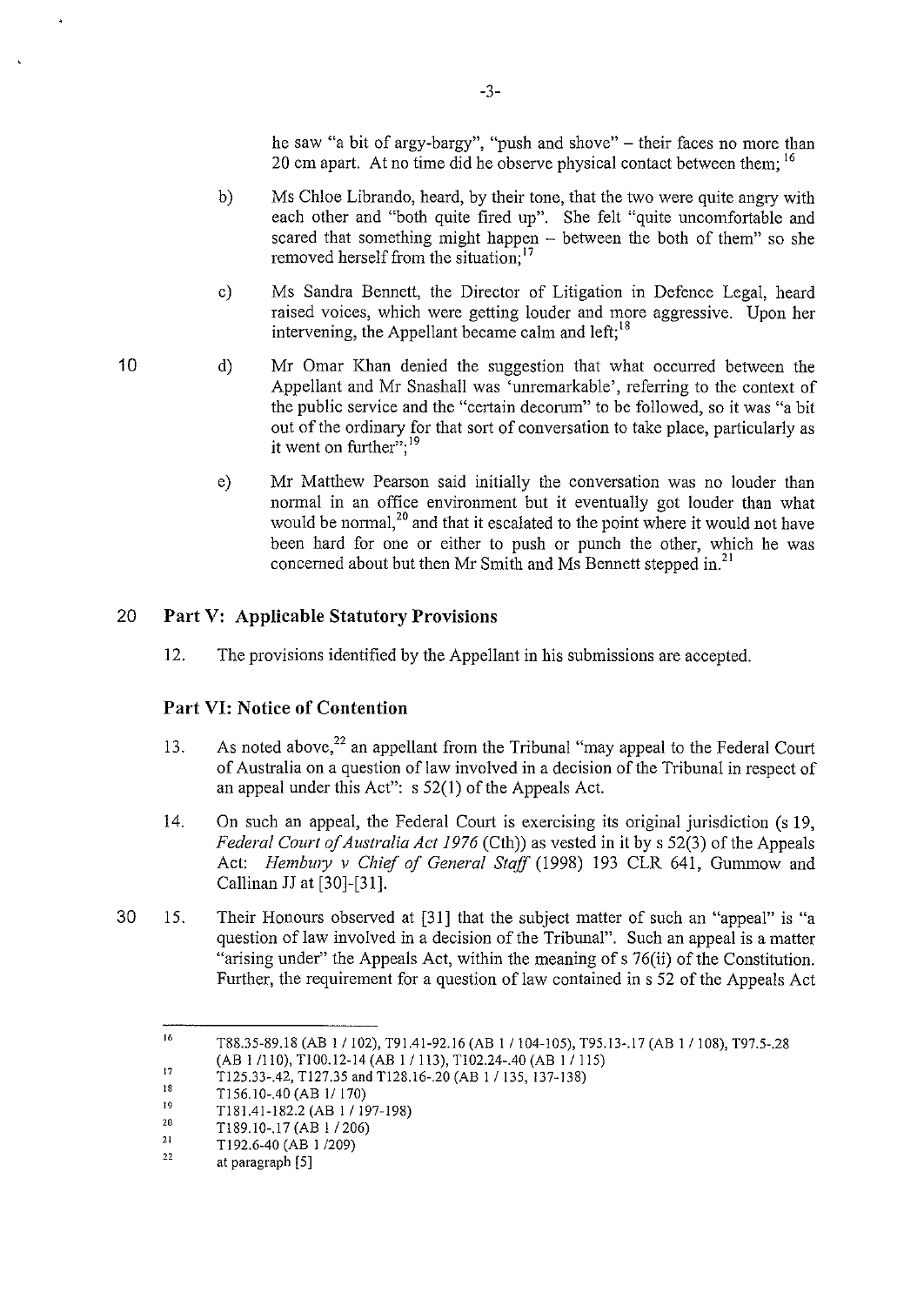amounts to the defining of the jurisdiction of the Federal Court pursuant to s 77(i) of the Constitution. Their Honours made clear:

*The content of the constitutional matter was limited to determination of a question of law involved in the decision of the Tribunal. The Full Court was not exercising any jurisdiction analogous to that of a Court of Criminal Appeal.* 

- 16. In *Hoffman v Chief of Army* (2004) 137 FCR 520 at [44] (Black CJ, Wilcox and Gyles JJ) it was observed by reference to *Hembwy* that the Federal Court does not exercise general supervisory jurisdiction.
- 10 17. The terms of s 52(1) of the Appeals Act- which sets the jurisdiction of the Federal Court – invite consideration of authorities on three points:
	- a) "question of law";
	- b) "involved in a decision of the Tribunal"; and
	- c) matters not raised before or dealt with by the Tribunal.

### *Questions of law*

- 18. Where a statute confers a right of appeal on a question oflaw, it is necessary for the applicant to identify a decision on a question of law said to have been erroneously determined by the court or tribunal below. This is because it is the question of law that is the subject matter of the appeal itself: *Jones* at [24]-[25]. <sup>23</sup>
- 20 19. In *Walker Corporation Pty Ltd v Sydney Harbour Foreshore Authority* [2009] NSWCA 178, (2009) 168 LGERA 1, the Court of Appeal was considering an appeal under s 57 of the *Land and Environment Court Act 1979* which permitted an appeal "against an order or decision... on a question of law". Justice Basten (Beazley and Young JJA agreeing) observed at [20] that this conferred jurisdiction falling into one of three categories, namely an appeal where:
	- a) identification of a question of law is a precondition to engaging the court's jurisdiction, but is not a limitation on that jurisdiction, once engaged;
	- b) the question of law is not a mere precondition to ground an appeal but is the sole subject matter of the appeal, and
	- c) it is the decision of the Tribunal on a question of law which is the subject matter of the appeal.
	- 20. His Honour observed at [21]-[22] that, in relation to the last category, it was necessary for the appellant to identify a decision on a question of law said to have been erroneously determined by the court below.
	- 21. In *TNT Skypak International (Aust) Pty Ltd v FCT* (1988) 82 ALR 175 at 178, Gummow J observed that the existence of a question of law was not merely a

<sup>23</sup>  citing *Walker C01poration Pty Ltd v Sydney Harbour Foreshore Authority* [2009] NSWCA 178, (2009) 168 LGERA I at [19]-[22] (Basten JA, Beazley and Young JJA agreeing) and *TNT Skypak International (Aust) Pty Ltd v FCT* (1988) 82 ALR 175 at 178.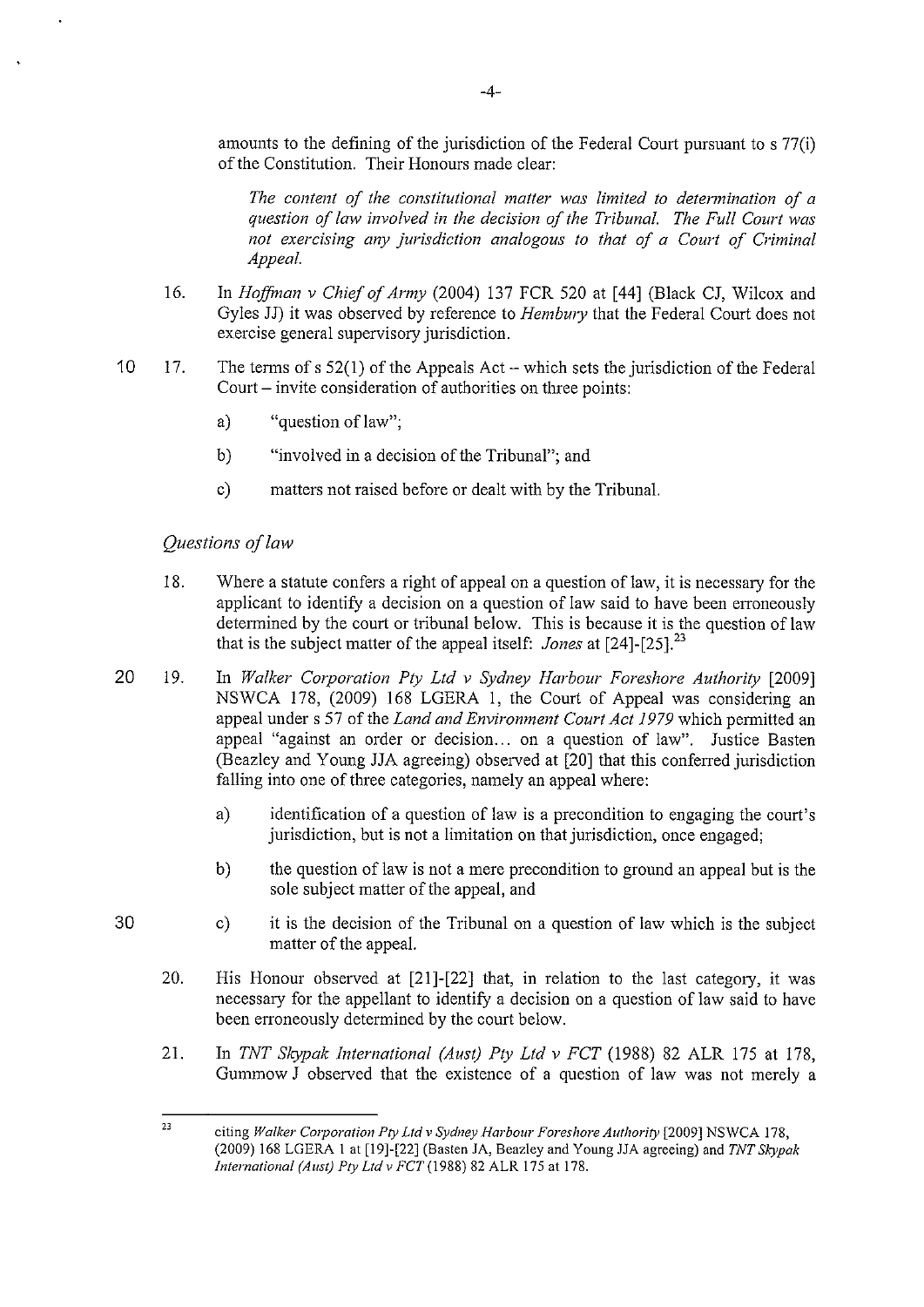qualifying condition to ground an appeal under s 44 of the *Administrative Appeals Act 1975* (Cth) (the **AAT Act),** *"but also the subject matter of the appeal itself"* 

22. His Honour's comments were referred to with approval in *Birdseye v Australian Securities and Investment Commission* (2003) 76 ALD 321 at [11], and see more recently *Australian Postal Corporation v Sellick* (2008) 246 ALR 561, Bennett J at [92] and following.

*"involved" in a decision* 

- 23. In *Australian Broadcasting Tribunal v Bond* (1990) 170 CLR 321, Mason CJ at 353-354, observed that s 5(1)(f) of the *Administrative Decisions (Judicial Review) Act 1977* (Cth) – which permits a person aggrieved by a decision to seek review on the basis that "the decision involved an error of law" - contains a stipulation in the word "involved" that the error be material in contributing to the decision so that but for the error, the decision might have been different." This was referred to with apparent approval by Gummow and Hayne JJ in *East Australian Pipeline Pty Ltd v ACCC* (2007) 239 ALR 50 at [71].
- 24. In *Lombardo v Federal Commissioner of Taxation* (1979) 28 ALR 574, Bowen CJ observed at 578 that, without attempting an exhaustive summary, a "question of law" will be involved in a decision in several circumstances, including:
	- a) if it was expressly raised and the Board made a ruling on it as a relevant factor in its decision; and
	- b) if it is obvious from the decision or transcript of the case that the Board in arriving at its decision has misunderstood the law in some relevant particular.
- 25. His Honour went on to note at 579 that:

... *for an appeal to this court the question of law must have been 'involved' in the decision of the Board. 'Involvement' indicates that the question of law must have been an integral part of the decision of the Board, adopted or rejected as a step in arriving at the final conclusion. Even* if *a question was raised before the Board and they gave a ruling on it in the course of proceedings before them, it can only be 'involved' in the final decision if it was relevant to it:* Kew v FC ofT *(1971) 71 ATC 4213 at 4215.* 

26. Justice Toohey made observations to similar effect at 584. The decision was referred to with approval in *New York Properties Pty Ltd v Federal Commissioner of Taxation* (1985) 61 ALR 345.

#### *Matters not raised before or dealt with by the Tribunal*

27. In *Jones,* the Full Federal Court noted at [169]-[170] that an argument put by the Applicant in support of one of the grounds of appeal did not appear to have been put to the Tribunal. Accordingly, it was not apt to give rise to a question of law involved in the decision of the Tribunal within s 52 of the Appeal Act since the Tribunal was not even invited to decide the issue.

-5-

20

10

30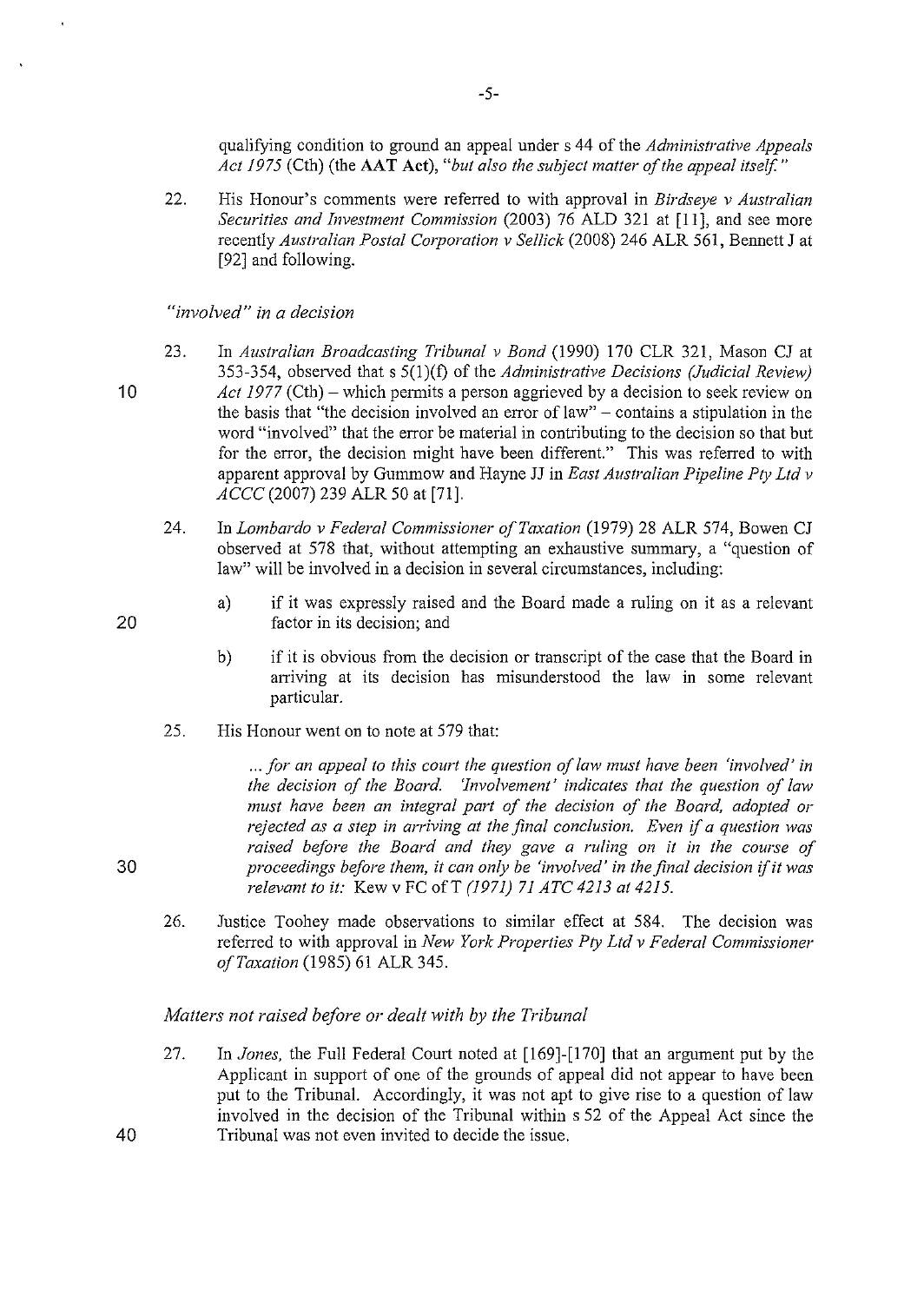- 28. In *Repatriation Commission v Warren* (2008) 167 FCR 511, Lindgren and Bennett JJ at [78] set out some guiding principles relevant to when a matter could be raised on a s 44 appeal, including that the Court will more readily permit a matter to be raised for the first time in this Court on an appeal from a tribunal where the matter is a pure question of law.
- 29. However, unlike the AA T, the Tribunal does not undertake a *de novo* merits review with all issues being before it. The more limited nature of the Tribunal's function justifies the view expressed in *Jones* that an argument not put to the Tribunal is not one involved in its decision and therefore any question of law pertaining to that argument is likewise not involved in the Tribunal's decision.
- 30. It is not enough that a point of construction now sought to be agitated could conceivably have been taken in the Court Martial or the Tribunal; if the point was not taken it is not properly characterised as a question of law involved in a decision of the Tribunal. An appeal under s 52 is not available to run new points in civil courts, which points were not relied upon or advanced within the military justice system.
- 31. As pointed out in *Lane v Morrison* (2009) 239 CLR 230 at [10] per French CJ and Gummow J, the special position of military justice, which is given by the defence power, is confined to that which, as a matter of history, answers the description given by Dixon J in  $R \vee Cox$ ; Ex parte Smith (1945) 71 CLR 1 at 23 – namely "to ensure that discipline is just, tribunals acting judicially are essential to the organization of an army or navy or air force. But they do not form part of the judicial system administering the law of the land."<sup>24</sup>

## *Amended Notice of Appeal and Questions of Law before the Federal Court*

- 32. The Amended Notice of Appeal in the Federal Court<sup>25</sup> abandoned a number of the grounds, and the Appellant indicated a further amendment to be made during the hearing before the Federal Court.<sup>26</sup> But the Respondent's Objection to Competency was maintained in respect of those "questions" which remained (Questions 1, 7, 14 and 19),<sup>27</sup> on the basis that these did not identify a decision on a question of law said to have been erroneously made by the Tribunal.
- 33. In part, the premise of the Notice of Objection to Competency was that the questions of law needed to be posed as a question of law faced by the Tribunal or falling for its determination (see the third approach discussed in *Walker,* above) and not a question whether the Tribunal had made an error of law in the manner in which it had dealt with a topic. In this way, the "question of law" should be formulated in a manner similar to one that could have been referred by the Tribunal under s 51 of the Appeals Act.

10

20

<sup>24</sup>  **Their Honours went on to observe at [12] that this description of the military justice system was**  adopted in *White v Director of Militmy Prosecutions* (2007) 231 CLR 570 by Gleeson CJ at [12]- **[13] and underpinned the emphasis by Gummow, Hayne and Crennan JJ upon an understanding of that system in 1900 and that system was, their Honours observed at [52]** *"directed to the maintenance of the defining characteristic of armed forces as disciplined forces organised hierarchically".* 

*<sup>25</sup>*  AB 2 I 643-654

<sup>26</sup>  Federal Court hearing 13 November 2012 at T49 (AB 2 / 735)

<sup>27</sup>  Federal Court hearing 13 November 2012 at T38 (AB 2/724)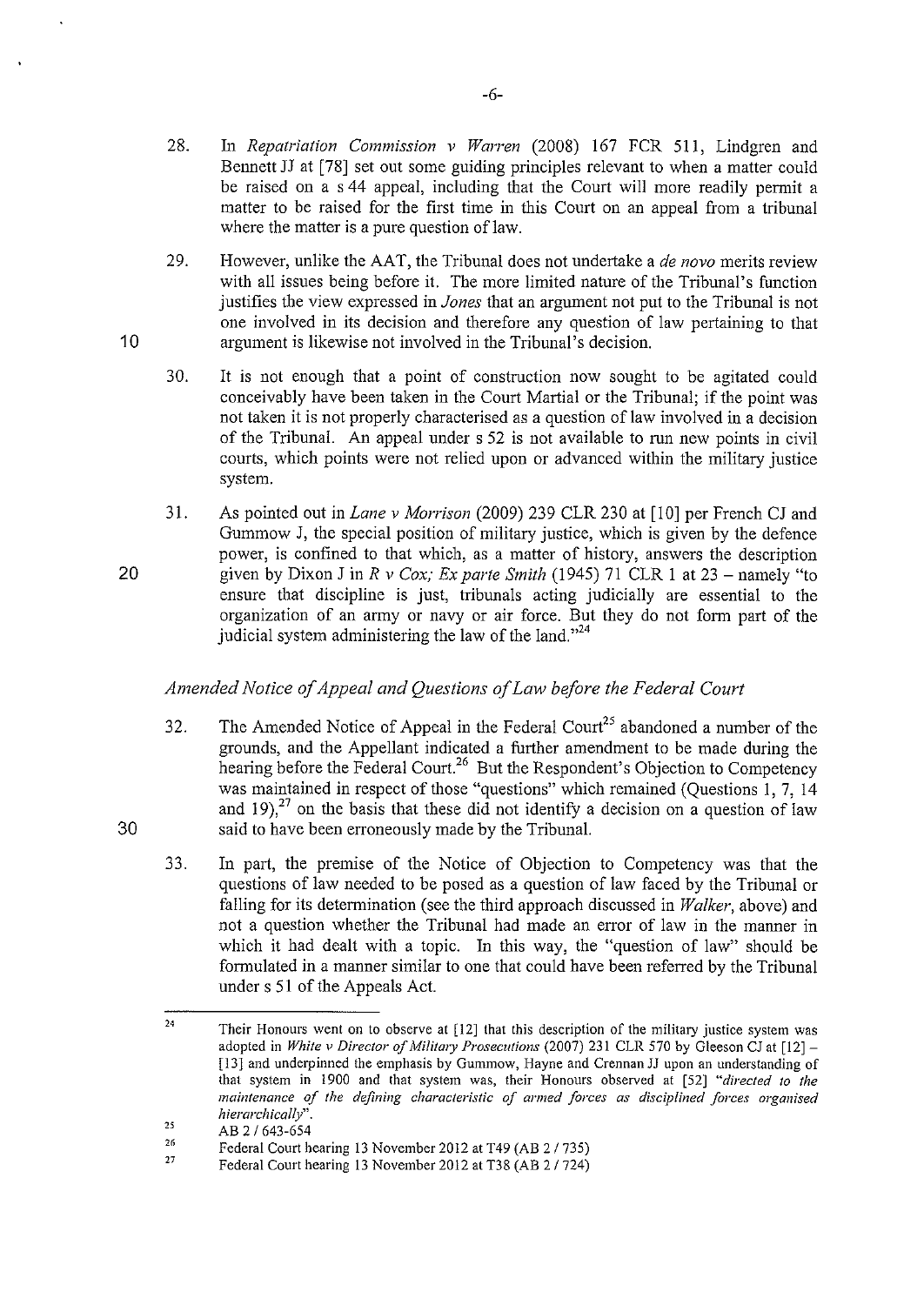- 34. In the course of the Respondent's oral submissions in the Federal Court, it was acknowledged that some of the matters raised by the Appellant could be reformulated as pure questions of law and invited such amendment.<sup>28</sup> Immediately after the lunch adjournment, counsel for the Appellant stated that the Respondent had provided a separate document *"that I think summarises effectively the grounds of error between us except that I have indicated to my learned friend I still think my grounds* 7 *and 14 have to be separately identified. " 2*
- 35. That formulation of questions of law was handed up,<sup>30</sup> and are referred to in the reasons of the majority at [38]-[39]. Their Honours then address each of the questions (A to C) identified by the Respondent only.

10

20

- 36. It is apparent from the reasons of the majority that they regarded the issues raised by the Notice of Objection to Competency to have been resolved by the identification of "questions" (A to C) identified by the parties. They saw the Appellant's adoption of the revised questions as disposing of the Notice of Objection to Competency. They effectively answered the two propositions derived from grounds 7 and 14 in the context of answering the three revised questions. In this way, their Honours dealt comprehensively with the various grounds of appeal raised in the Appellant's Amended Notice of Appeal.
- 37. On appeal to this Court, the Appellant puts his case differently to that pursued by him below, which creates difficulties.
	- 38. The first difficulty that arises is in the way the Appellant has pursued his case on the elements of  $s$  33(b). As discussed in the next section of these submissions, in the Tribunal and in the Federal Court, the Appellant contended that the Judge Advocate's misdirection was in his failure to direct on recklessness.
	- 39. Accordingly, the Tribunal, and the majority in the Full Court, confined their consideration of the "elements" of s 33(b) to this argument about "recklessness". Justices Logan and Dowsett undertook a comprehensive analysis of the physical and fault elements of "creates a disturbance" in s 33(b ), irrespective of how the matter had been advanced in the Tribunal.
- 30 40. The Appellant now relies upon a multitude of additional alternative constructions, different from that previously advanced.
	- 41. Given the Federal Court's jurisdiction was confined to questions of law *involved* in the Tribunal's decision, and the Tribunal's decision only dealt with the "recklessness" question (that being the only argument before it from the Appellant), the Federal Court had no jurisdiction to approach the broader issue of the correct elements of"creates a disturbance".
	- 42. The decision in *Lombardo* lends firm support to the argument that "involved" means a question of law that was an integral part of the Tribunal's decision  $$ adopted or rejected as a step in arriving at its final conclusion. Here, it is plain that the Tribunal's consideration of the elements of s 33(b) was limited to whether "recklessness" was a component.

<sup>28</sup>  29 Federal Court hearing 13 November 2012 at T42.42-.47, T43.18-T46.8 (AB 2 / 728 to 732)

Federal Court hearing 13 November 2012 at T49.35-.38 (AB 2 / 735)

<sup>30</sup>  Federal Court hearing 13 November 2012 at T50.24-.26 (AB 2 / 736) and see document at AB 2 / 683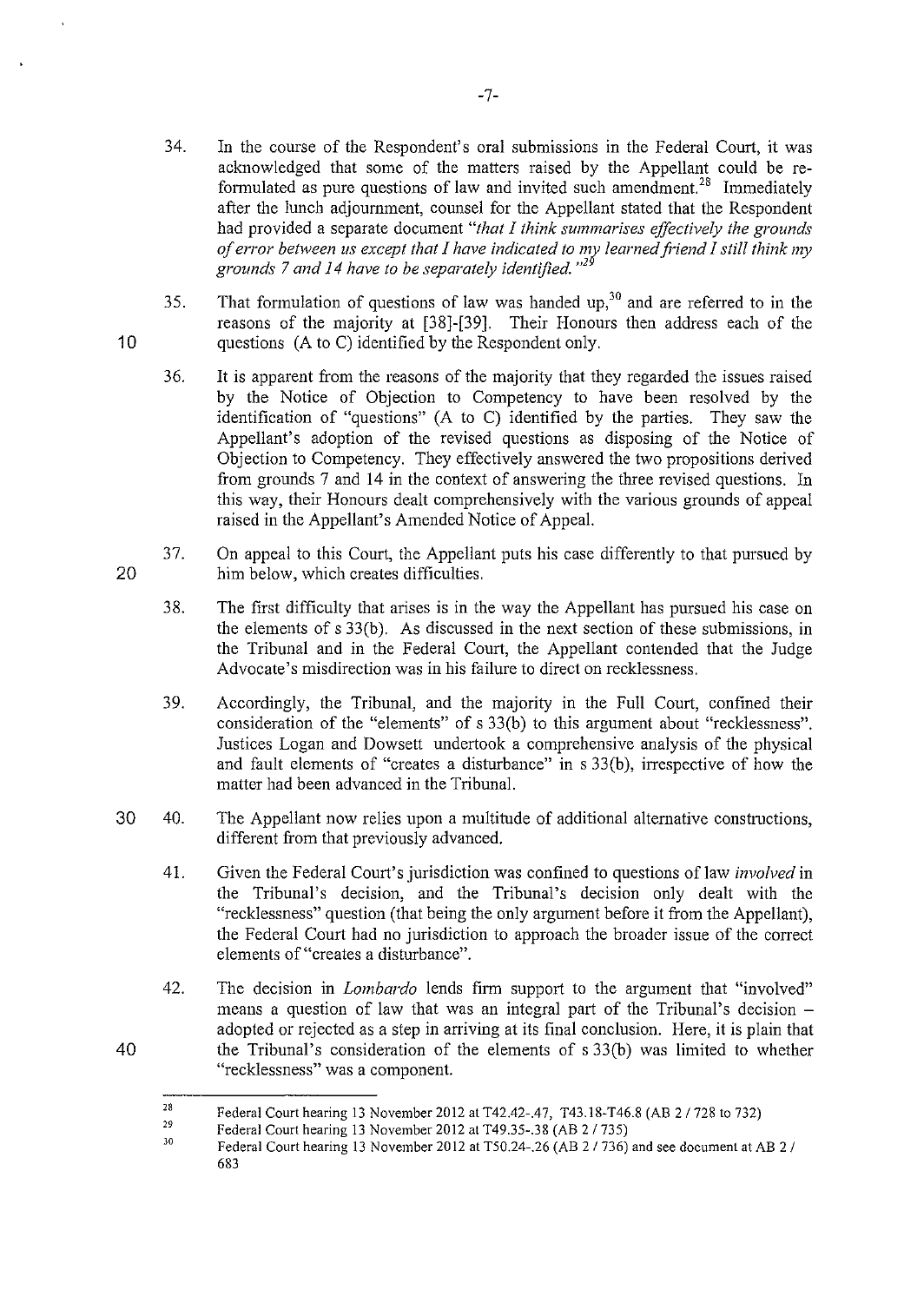- 43. The second difficulty that arises is in relation to the argument now made by the Appellant about the meaning of the term "disturbance". The issue raised by the Appellant in the Tribunal was to the effect that the Court Martial should have adopted the approach to that term taken in decisions of the Canadian Supreme Court and the Supreme Court of New Zealand, namely *R v Lohnes* [1992]1 SCR 167 and *Brooker v Police* [2007] 3 NZLR 91. The Tribunal dealt with it on that basis.
- 44. Materially the same submissions were made by the Appellant to the Federal Court.<sup>31</sup> Indeed, the Appellant eschewed arguments in the Federal Court that are now relied upon.<sup>32</sup> Again, the Federal Court lacked jurisdiction to deal with the point beyond that raised/involved in the decision of the Tribunal.
- 45. The majority Justices were correct to have treated the Appellant as having clarified the questions of law that were agitated by the adoption of the questions set out at [38] of the majority judgment, as an effective summary of the questions raised in the Amended Notice of Appeal. The dissenting Justices erred in considering questions of law not properly agitated or available for agitation in that Court. Their Honours should have upheld the Notice of Objection to Competency or to have treated the questions of law as constrained in the same manner as did the majority Justices. The questions agitated in the present appeal were outside the questions of law that formed the basis of the jurisdiction of the Federal Court. The Respondent's Notice of Contention ought be upheld and the appeal dismissed.

### **Part VII: Argument in answer to the Appellant's grounds of appeal**

#### *Meaning of "create a disturbance"*

10

- 46. This Court would not accept the Appellant's submission that a "disturbance" in s 33(b) requires something tantamount to a breach of the peace. In contending that a "disturbance" means a "breach of the peace", the Appellant has travelled too far from the text of the Act, and replaced one term "disturbance" with the term of art "breach of the peace". $33$  This in turn leads to an erroneous conclusion that the offence requires actual harm or some other form of violent disorder.
- 30 47. As pointed out by Logan J in the decision of the Federal Court, the word "disturbance" is capable of a range of definitions, from the interruption or breaking up of tranquillity, to a less expansive, special meaning *"a breach of public peace, a tumult, an uproar, an outbreak of disorder"* <sup>34</sup>
	- 48. In *R v Lohnes* [1992] I SCR 167 at 171, it was observed that the word "disturbance" may be something as innocuous as a false note or a jarring colour. At the other end of the spectrum it denotes incidents of violence, inducing disquiet, fear and apprehension of physical safety. The question was where, on the spectrum, the line should be drawn. In the context of that case, it was concluded that to amount to a disturbance, conduct must *"cause an externally manifested*

<sup>31</sup>  32 AB 21664 [24]

<sup>33</sup>  AB 2/799 [76]

<sup>34</sup>  a point made by the majority of the Full Court at [77] (AB 2 / 800)

at [146] (AB 2 / 828)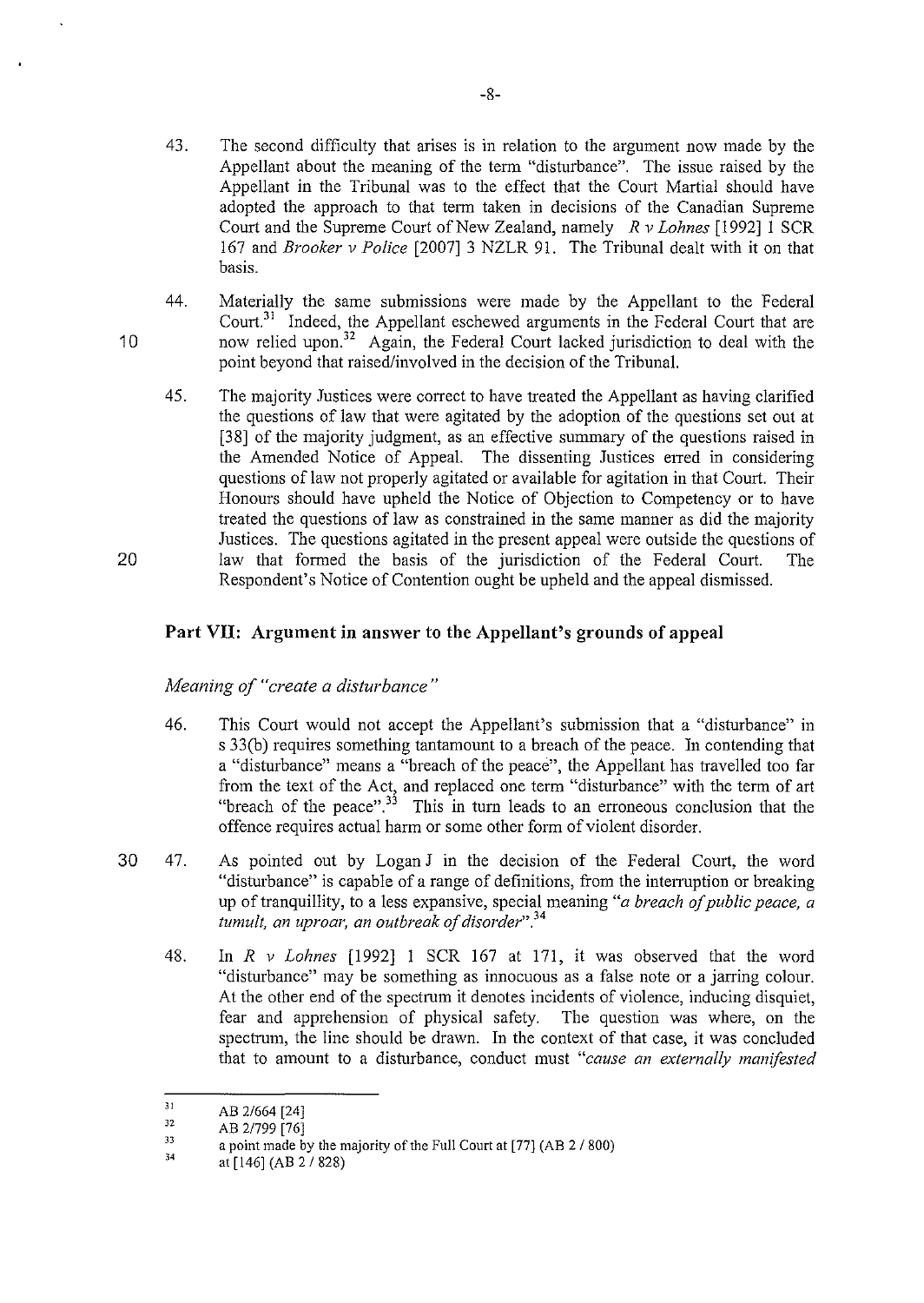disturbance of the public peace, in the sense of an interference with the ordinary *and custommy use by the public of the place in question.* "

49. The majority of the Full Court<sup>35</sup> undertakes a sound and persuasive exercise in statutory construction of the word "disturbance" as used in s 33(b), based primarily on the immediate and broader context in which the provision appears in Division 3 of Part III of the DFDA. For the reasons expressed therein, it is submitted that the word bespeaks an interruption of the order of a given social setting. It does not require violence; it encompasses conduct whereby defence personnel are disrupted in and distracted from the performance of their duties and includes *"a disorderly*  disputation<sup>".36</sup> This fits with the mischief to which each of the subsections of s 33 is directed (as to which see below). If Parliament had meant the offence in s 33(b) to be concerned with a "breach of the peace", it would have used those words.

10

20

40

- 50. The source of s 33(b) was s 13 of the *Naval Discipline Act 1957* (UK),  $37$  which created an offence if a person (a) fights or quarrels; or (b) *"uses threatening, abusive, insulting or provocative words or behaviour likely to cause a disturbance".* Its antecedents may be traced to provisions of the English Navy Discipline Act 1661 (commencing with 13 Car II c 9) which, in the context of dissatisfaction with conditions in the fleet, requires a member to "quietly" make this known to his superior, and creates an offence if a member "shall privately attempt to stir up any disturbance" (s 22). The next provision creates an offence if persons quarrel or fight or use reproachful or provoking speeches tending to make a quarrel or disturbance (s 23).
- 51. It is submitted that the mischief being addressed in these predecessors to s 33 is the maintenance of order and discipline. Nothing in the context or use of the term "disturbance" indicates that the word is to given a confined construction in the nature of violence, breach of the peace, or an outbreak of disorder. The term can readily be seen as encompassing conduct that disrupts and distracts personnel from their duties.
- 30 52. The Explanatory Memorandum to the DFDA indicates (at para 353) that in framing s 33 of the DFDA, the legislature considered the terms "fighting and quarrelling" in s 13 of the *Naval Discipline Act 1957* (UK) to be excessively wide, as this could include relatively inoffensive conduct and apply to conduct wherever it occurred, including a private residence. The Memorandum indicated (at para 354):

*Clause 33 accordingly spells out the elements of reprehensible conduct embraced by fighting and quarrelling and confines the ambit of offences to service land, etc, and public places.* 

53. That is to say, s 33 was framed to capture what was regarded as reprehensible about "fighting or quarrelling" - namely conduct on service land which (a) amounts to assault (b) creates a disturbance (c) is obscene, or (d) involves the use of insulting or provocative words. It is submitted that each can be seen as interfering with discipline, disrupting or distracting personnel from their duties. There is nothing in

<sup>35</sup>  36 see the majority of the Full Court at  $[62]$ - $[69]$  and  $[75]$ - $[78]$  (AB 2  $/795$ -796 and 799-800)

see [63] and [65] of the reasons of the majority of the Full Court (AB 2 *I* 796). See also *R v Lohnes*  [1992] 1 SCR 167 at 168

<sup>37</sup>  which had applied in Australian by operation of s 34 of the *Naval Defence Act 1910* (Cth)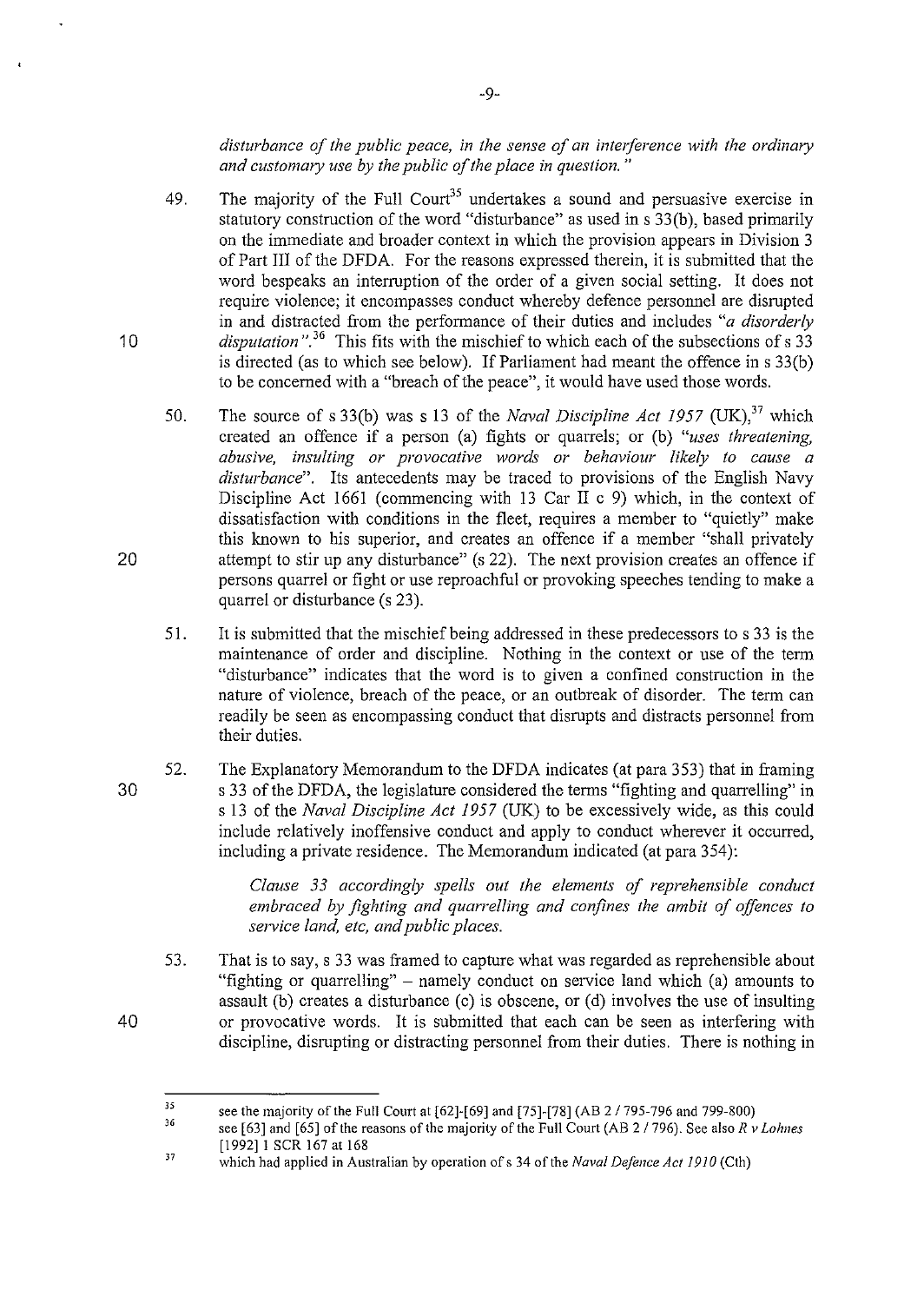the legislature's rationale to suggest that the "disturbance" ins 33(b) was intended to be confined, in the way the Appellant contends, to a breach of the peace.

- 54. Indeed, if a disturbance was construed as requiring a breach of the peace, that is threats of or actual harm, such instances would constitute assault under s 33(a), leavings 33(b) with little work to do.
- 55. In *Re Anning* (unreported, Defence Force Discipline Appeal Tribunal, 11 May 1990) it was observed that the effect of the enactment of s 33 was to define with more precision the conduct formerly embraced by the wide terms "fighting" and "quarrelling". The Tribunal went on to state:
	- ... *the omission of the references to threatening or abusive words, and to "behaviour likely to cause a disturbance", does not in our view alter the essential character of the conduct the section was designed to prohibit. That character is indicated by the context in which the section appears and by consideration of the kind of behaviour specifically mentioned... The behaviour*  described in (a) and (b) connotes actual force or disturbance while that *contemplated in (c) and (d) is of a kind likely to cause others to take offence in such a way that the use of force, violence or the creation of a disturbance might reasonably be expected to ensue.*
- 56. The distinction drawn by the Tribunal between force, violence, or the creation of a disturbance lends weight to the Respondent's contention that the phrase "disturbance" is not used in s 33(b) as meaning violence.
	- 57. Furthermore, insofar as authorities concerning a breach of the peace (including those referred to in the Appellant's submissions at [64] to [66]) indicate that a breach of the peace may be in the form of a "disturbance",<sup>38</sup> that does not lead to the converse conclusion. Certainly, a disturbance may constitute a breach of the peace - but a disturbance is not confined to that.
	- 58. Finally, it may be noted that the term "create a disturbance" appears elsewhere in legislation, in statutory provisions regarding contempt.<sup>39</sup> Although there does not appear to have been judicial consideration of the ambit of the phrase, it is readily apparent that, in that statutory context, the term would not be construed as narrowly as requiring violence (that is, a breach of the peace) but connotes conduct that disrupted or disturbed the orderly processes of the court or tribunal.
		- 59. Concepts of what amounts to a "disturbance" vary with time and place, and may be affected by the circumstances in which the relevant conduct occurs. However, in this case, as observed by the majority of the Full Court at [78], on any view of the evidence, the Appellant's conduct is fairly described as creating a disturbance. Accordingly, there was no error in the direction given by the Judge Advocate as to the meaning of a "disturbance" in s 33(b).

20

<sup>38</sup>  39 for instance, in *R v Howell* [1982) QB 416 427

see, for example, s 63 *of* the *Administrative Appeals Tribunal Act 1975* (Cth) and s 264E of the *Bankruptcy Act 1966* (Cth) and s 25AB of the *Broadcasting Act 1942* (Cth)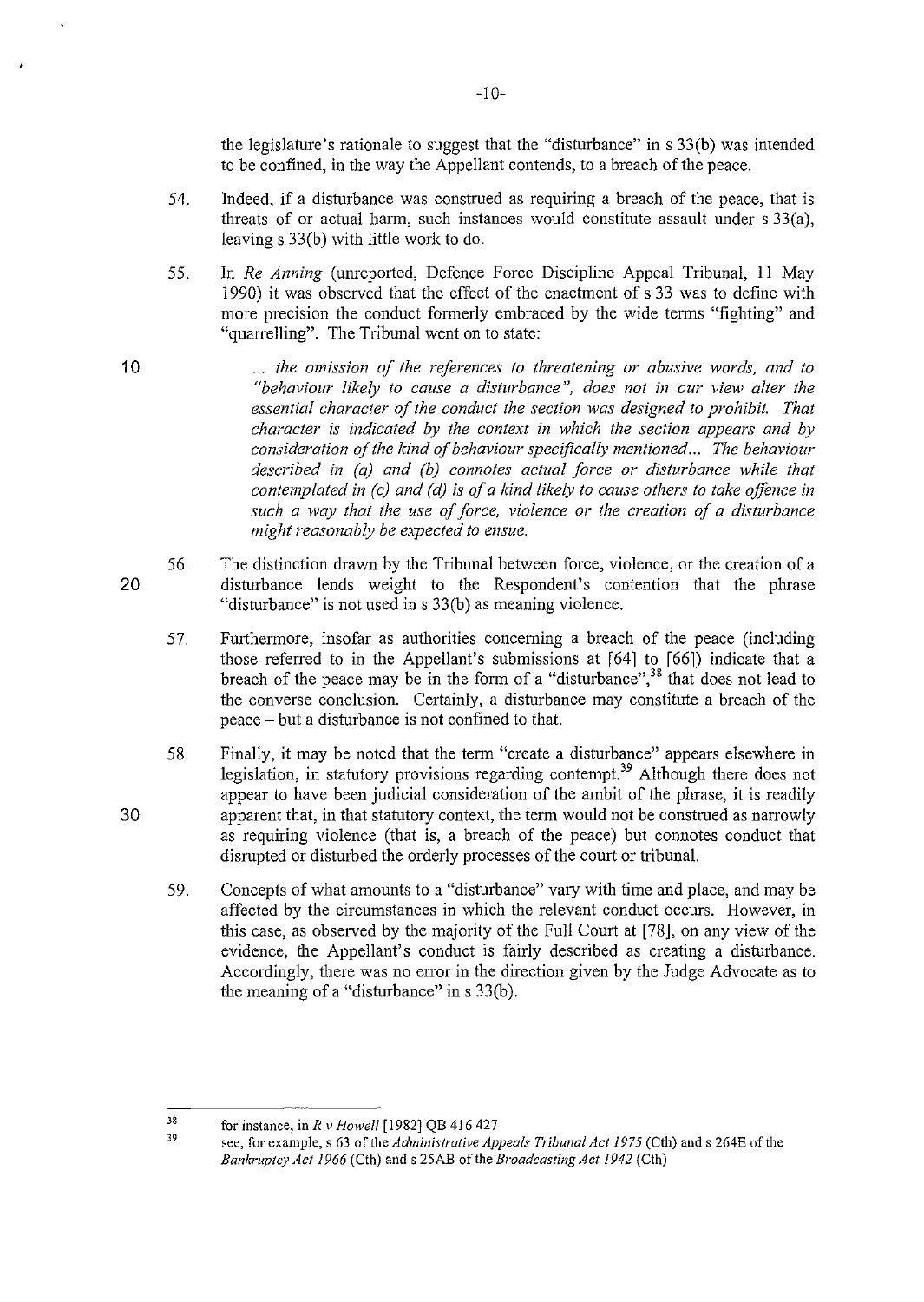*Element(s) of "create a disturbance"* 

- 60. Chapter 2 of the *Criminal Code 1995 (Cth)* applies to all service offences: s 10 of the DFDA. The offence created by s 33(b) of the DFDA does not specify the fault elements for the physical elements that constitute it, so s 5.6 of the Code applies.
- 61. At trial, the Appellant's submissions about the Judge Advocate's directions raised no issue with the analysis of the elements of the offence.<sup>40</sup>
- 62. Before the Tribunal and in the Full Court, the Appellant contended that the phrase "creates a disturbance" comprised two physical elements  $-$  conduct and result  $-$  and that a further direction ought to have been give to the panel as to recklessness (the fault element for a result:  $s$  5.6(2)).<sup>41</sup>
- 63. It is only in the High Court that the Appellant argues that the phrase "creates a disturbance" consists of a "state of affairs" (being one of the definitions of "conduct" in s 4.1(2) of the Code), or alternatively an act and a state of affairs or as a further alternative, an act which incorporates the factual context and surrounding circumstances (submissions [70]-[76]). The Appellant also relies, by way of yet a further alternative, on his argument in the Tribunal and Federal Court that the phrase comprises two physical elements - conduct and result (submissions [84]- [88]).
- 64. The analysis of s 33(b) of the DFDA in accordance with Chapter 2 of the Code is not, to adopt the words of Bell J in *R v Saengsai-Or* (2004) 61 NSWLR 135 at [61], free from difficulty. However, the Appellant's reliance on multiple alternatives does little to assist resolution of the issue.
	- 65. The submission that "creates a disturbance" comprises a "state of affairs" is not, on scrutiny, persuasive.
	- 66. The expression "state of affairs" ins 4.1(2) of the Code is not defined. It picks up the observation of Brennan J in *He Kaw Teh v The Queen* (2985) 157 CLR 523 at 564 that having something in possession is not easily seen as an act or omission and is more easily seen as a state of affairs that exists because of what the person who has possession does in relation to the thing possessed.<sup>42</sup>
- 30 67. The ordinary meaning of the phrase "state of affairs" is *"the way in which events or circumstances stand disposed (at a particular time or within a particular sphere)": Agius v the Queen* (2013) 298 ALR 165 at [42].43 In that case, an ongoing conspiracy to defraud was found to have been appropriately characterised as a "state of affairs" under s 4.1 of the Code. As with possession, it is readily apparent

20

<sup>40</sup>  T414-416 (AB 2/444-445)

<sup>41</sup>  Appellant's submissions in the Tribunal at [14] (AB 2 / 470), "Elements" provided to the Full Federal Court (AB 2 / 685) and in oral submissions at AB 2 / 705-706

<sup>42</sup>  *R v Tang* (2008) 237 CLR I at [46] per Gleeson CJ and seeR *v Saengsai-Or* (2004) 61 NSWLR 135 **per Bell J at [58]. Her Honour also referred to "status offences" such as being in a prohibited place or condition as constituting "state of affairs"** 

<sup>43</sup>  referring to cases involving "possession" offences-*Muslimin v R* (2010) 240 CLR 470 at [16] such **an offence was found to be** *"directed not to [an] activity but to the existence of a state of affairs"*  and the observation of Gibbs J in *Beckwith v R* (1976) 135 CLR 569 at 575 that *"The words "has in his possession" are not synonymous with "gets possession of"; the latter expression connotes activity, the former a state of affairs".*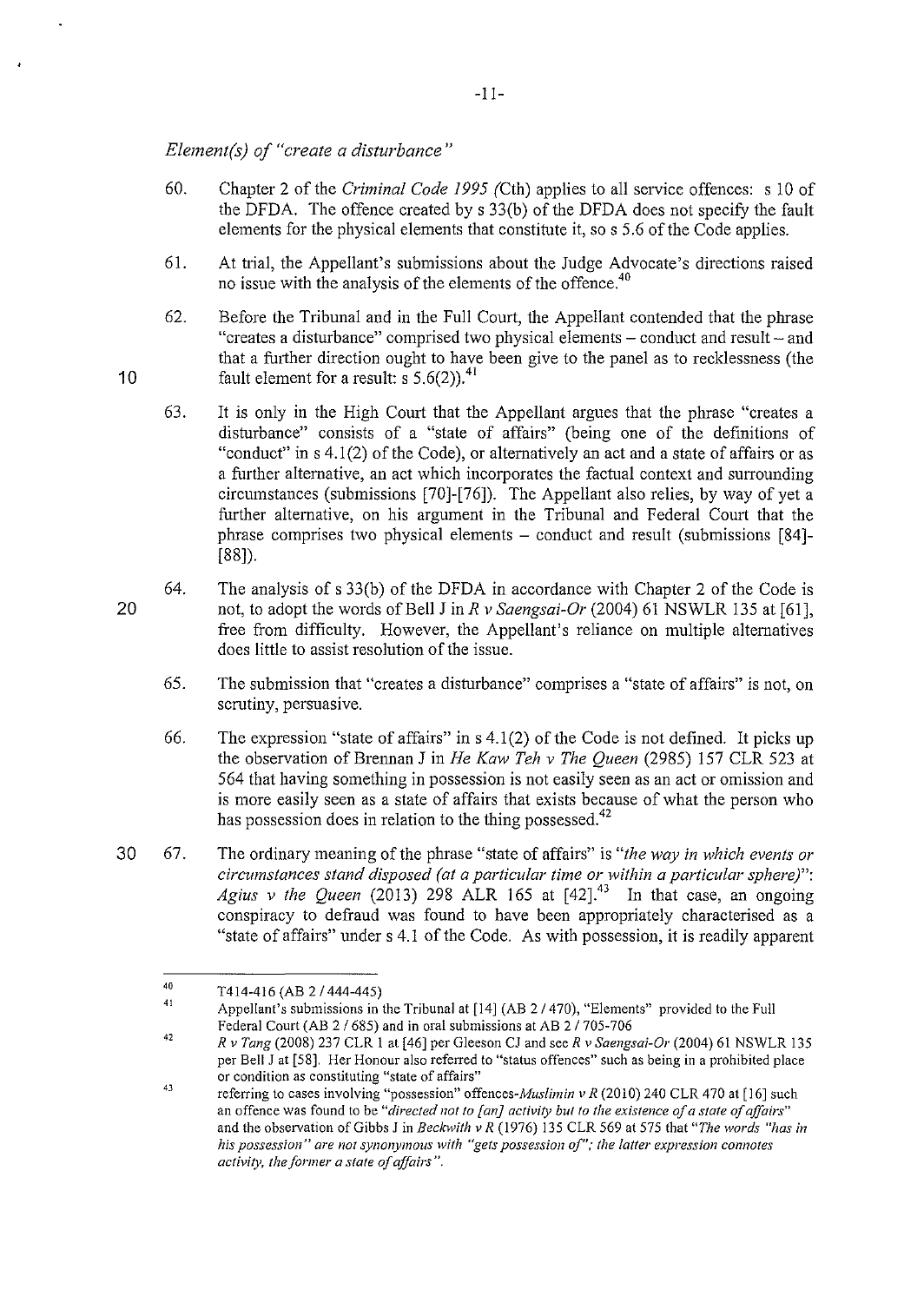how a continuing offence may most appropriately be characterised this way  $$ described by Street CJ in *Sloggett v Adams* (1953) 70 WN (NSW) 206 at 208 as *"committed day by day so long as the state of affairs which is forbidden continues to exist, and the person responsible for creating that state of qffairs is liable day by day for those offences".* 

- 68. However the phrase "create a disturbance" in s 33(b) of the DFDA does not readily fit with such characterization. The word "create" connotes the bringing of something into existence or causing something to happen as a result of one's actions. The Oxford English Dictionary relevantly defines the word "create" as meaning "to cause, occasion, produce, give rise to (a condition or set of circumstances)."<sup>44</sup>
- 69. It is submitted that to "create a disturbance" is not a "state of affairs" but, more simply, conduct by way of an act or action<sup>45</sup> which causes something to happen (the disturbance).
- 70. The next question is whether the phrase connotes:
	- a) one physical element of conduct, in the form of an act which creates a disturbance;<sup>46</sup> or
	- b) two physical elements:
		- i) conduct, in the form of an act "creates"; and
		- ii) result of conduct "disturbance",

and accordingly, what fault element(s) arise.

- 71. The Respondent's principle position is the former. The majority of the Full Court correctly concluded at [57] that, for the purposes of ss 3, 4 and 5 of the Code, the physical element is conduct in the form of an act or  $acts - the creation of a$ disturbance. The fault element is an intention to engage in the conduct, and on a fair reading, that is how the Judge Advocate directed the panel: $47$  that the Appellant intended to do the things that created a disturbance.
- 72. However, the alternative  $-$  that there are two physical elements  $-$  may be regarded as consistent with a literal interpretation of the phrase. To "create a disturbance" suggests action that produces a result.
- 73. Delineating between a (complex) act (that is, one physical element), and an act which produces a result (that is, two physical elements) is not always straightforward.
- 74. Chapter 2 of the Code was based upon a draft set out in the Report of the Model Criminal Code Officers Committee (December 1992).<sup>48</sup> At pp.7 - 9 of that Report,

20

30

<sup>44</sup>  noted by Dowsett J in *Li v Chief of Army* [2013] FCAFC 20 at [109] (AB 2/813)

<sup>45</sup>  **no matter the "multitude of subtle ways" those acts may give rise to the disturbance- per [72] of the Appellant's submissions** 

<sup>46</sup>  47 the conclusion reached by the minority in *Li v Chief of Army* [2013] FCAFC 20 per Dowsett 1 at [115] (AB 2 / 815-816) and per Logan J at [198]-[200] (AB 2/ 847-849)

T393.44-T394.35 (AB 2 / 421-422)

<sup>48</sup>  the legislative history leading to the enactment of the Criminal Code is set out in  $R v LK (2010) 241$ CLR 177 at [99]-[102] per Gummow, Hayne, Crennan, Kiefel and Bell JJ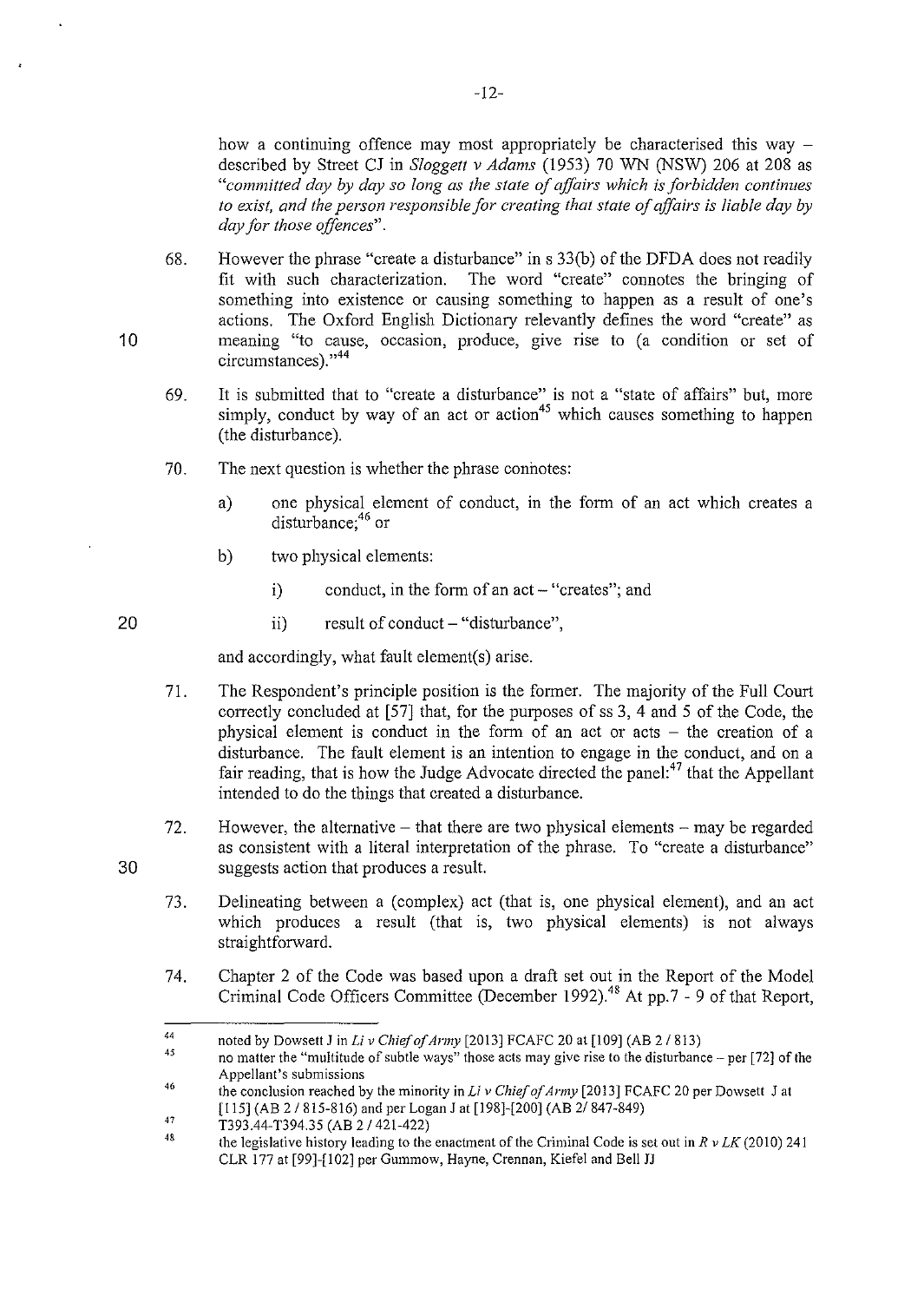the Committee addresses the distinction between an "act" and its result or the surrounding circumstances – concluding that it would not define the term "act" but would rely on courts to apply the interpretation in *R v Falconer* (1990) 171 CLR 30. In *Falconer* at 38-39, Mason CJ, Brennan and McHugh JJ held that the meaning of "act" was "*a bodily action which, either alone or in conjunction with some quality of action, or consequence caused by it, or an accompanying state of mind, entails criminal responsibility"* concluding in that case that the act with which they were concerned was the discharge by Mrs Falconer of the loaded gun it was neither restricted to the mere contraction of the trigger finger nor did it extend to the fatal wounding of Mr Falconer.

- 75. Here, dividing the phrase "creates a disturbance" into conduct and result may fit more readily with the recognised distinction between conduct and consequences (for instance, in *Fa/caner,* between discharging the gun and the consequential fatal  $wounding)$  - in which case, the relevant fault elements would be:
	- a) intending to engage in conduct (s 5.6 and s 5.2 of the Code); and
	- b) knowing or reckless that a disturbance would be the result (s 5.6 and 5.4 of the Code).

20

30

10

76. This was the argument addressed by the Tribunal, which concluded at [61] that if correct, the Judge Advocate's failure to direct on "recklessness" did not give rise to a substantial miscarriage of justice.<sup>49</sup> The majority of the Federal Court at [61] and  $[72]$ - $[73]$  endorse this conclusion – and is the next matter addressed in these submissions.

#### *Substantial miscarriage*

- 77. For the reasons which follow, it is submitted there was no error of law by the Tribunal in its conclusion that there had been no substantial miscarriage of justice. The Tribunal's reasons were short but its conclusion clear.
- 78. The jurisdiction of the Tribunal to quash a conviction is set out in s 23 of the Appeals Act. It may do so if the conviction appears unreasonable or cannot be supported on the evidence (s  $23(1)(a)$ ), or if in all the circumstances the conviction is unsafe or unsatisfactory (s  $23(1)(d)$ ).<sup>50</sup> The Tribunal asks whether upon the whole of the evidence it was open to the panel to be satisfied beyond reasonable doubt that the accused was guilty.<sup>51</sup> This is a question of fact,<sup>52</sup> so leave to appeal is required: s 20(1) of the Appeal Act.<sup>53</sup>

<sup>49</sup>  under s 23(1) of the *Defence Force Discipline Appeals Act 1955* (Cth), the Applicant must establish **not only that there has been a material irregularity (or error oflaw), but that it constituted a substantial miscarriage of justice.** 

<sup>50</sup>  **little, if any, distinction tends to be drawn between these grounds- indeed, these are often expressed**  on appeal as a single ground. Both reflect the law as expounded by the High Court in *M v R* (1994) 181 CLR 487 and *MFA v R* (2002) 213 CLR 606

*<sup>5</sup>* I see, by way of analogy *-Whitehorn* v *The Queen* ( 1983) 152 CLR at 686; *Chamberlain v The Queen (No 2)* (1984) 153 CLR at 532; *Knight* v *The Queen* [1992] HCA 56; (1992) 175 CLR 495 at504- 505, 511

<sup>52</sup>  *M v The Queen* [1994] HCA 63; (1994) 181 CLR 487; *VanDamme v Chief of Army* [2002] ADFDAT2

<sup>53</sup>  *Van Damme v Chief of Army* [2002] ADFDAT 2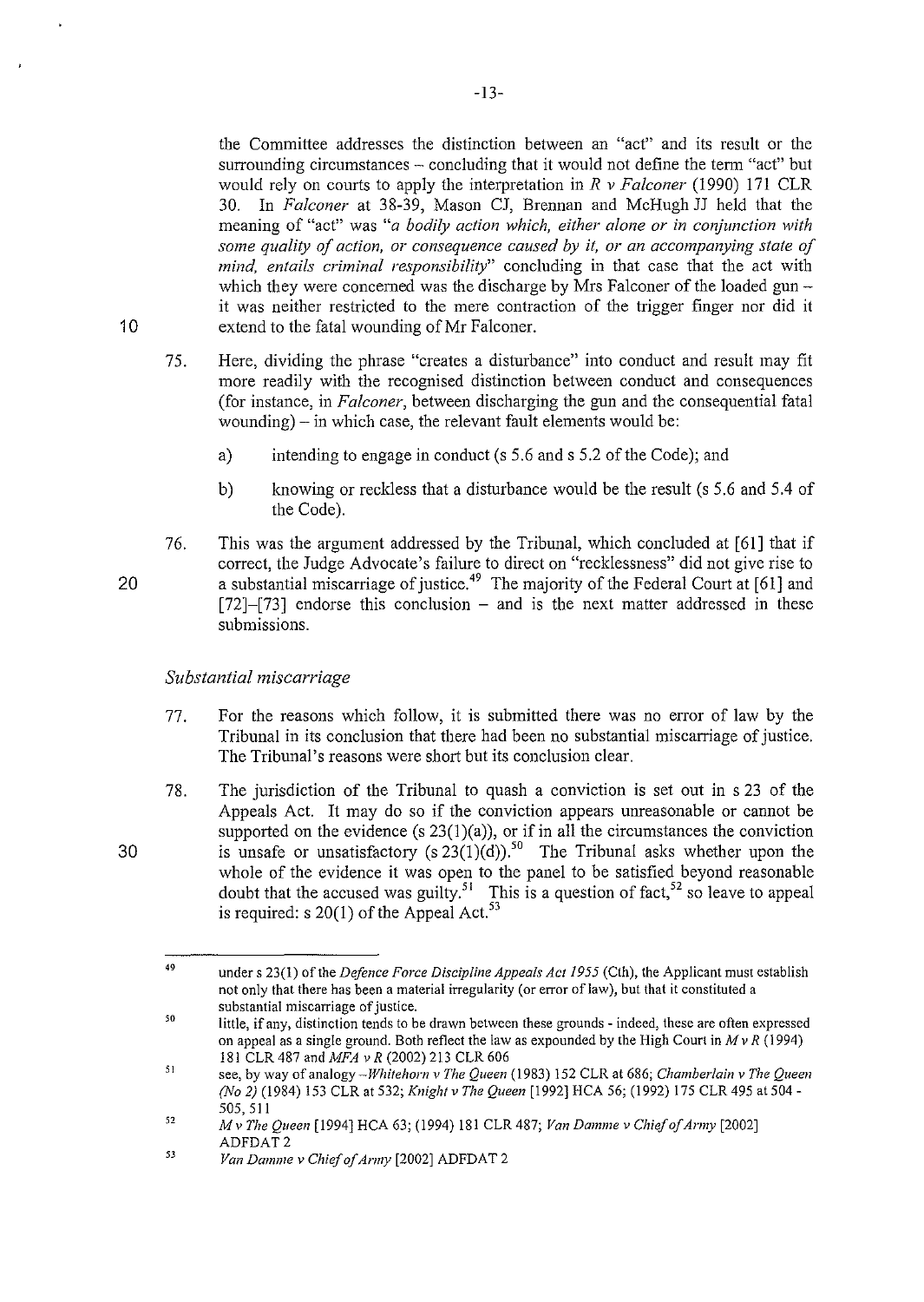- 79. The Tribunal will also quash a conviction if it appears that as a result of a wrong decision on a question of law, or a mixed law and fact, the conviction is wrong in law (s  $23(1)(b)$ ; or there was a material irregularity in the proceedings (s  $23(1)(c)$ ); and, in both cases, a substantial miscarriage of justice has occurred.
- 80. In *Hembury v Chief of General Staff* (1998) 193 CLR 641, Gummow and Callinan JJ refer at 655-656 to authorities forming part of the lengthy history of the phrase *"miscarriage ofjustice"* at common law and in statute, noting that what will constitute a miscarriage of justice may vary, not only in relation to the particular facts but also with regard to the jurisdiction which has been invoked by the proceedings in question.<sup>54</sup>
- 81. At 656-657, their Honours reject the proposition that authorities regarding the *proviso* in criminal appeal statutes were equally applicable to explain what is meant by the term "substantial miscarriage of justice" in s 23 of the Appeal Act.
- 82. Their conclusion was that the misdirection in that case on a matter of law was a material irregularity in the course of the proceedings and amounted to a substantial miscarriage because the Appellant had the right to a court martial which proceeded according to the law of the Commonwealth.
- 83. Justice Hayne considered at 673 that there were difficulties attempting to draw analogies, particularly as the language of criminal appeal statutes was different to s 23 (eg "substantial miscarriage"). He agreed, for the reasons expressed by Gummow and Callinan JJ that there had been a substantial miscarriage of justice.
- 84. Justices McHugh and Kirby<sup>55</sup> displayed no such hesitation in having regard to the body of authorities regarding the *proviso* as to the test for a "substantial miscarriage of justice".
- 85. More recently, in *Jones v Chief of Navy* (2012) 205 FCR 458 at [54], the Federal Court observed that the Appellant must demonstrate that he has been deprived of a fair chance of acquittal.
- 86. It is submitted that the well-developed body of authorities that analyse the *proviso*  is of assistance in approaching the "substantial miscarriage of justice" test in s 23 of the Appeals  $Act - whilst acknowledge the care that needs to be taken given the$ different statutory contexts.
	- 87. In *Hembwy,* McHugh J referred to the principles that emerge from *Mraz v R* (1955) 93 CLR 493 at 514 and *Wilde v R* (1988) 164 CLR 365 at 373 that some irregularities go to the root of the proceedings, such that the appellant has lost a fair chance of acquittal and it cannot be said that the accused has had a proper trial. This is broadly consistent with the approach taken by Gummow and Callinan JJ as to the Appellant's right to have a trial according to law.
	- 88. Justice McHugh went on to observe at [23] that leaving aside misdirections that go to the root of the proceedings, the common law has always refused to recognise an error as a miscarriage if it can be demonstrated the miscarriage could not have

20

10

30

<sup>54</sup>  55 quoting *Wilson v Wilson* (1967) 69 SR (NSW) 23, per Asprey JA at 49

observing at [ 17] that there must be a remote and insubstantial possibility the drafter of s 23 used the **term "substantial miscarriage of justice" in ignorance of or dismissive of the jurisprudence on that expression in the common form criminal appeal statutes.**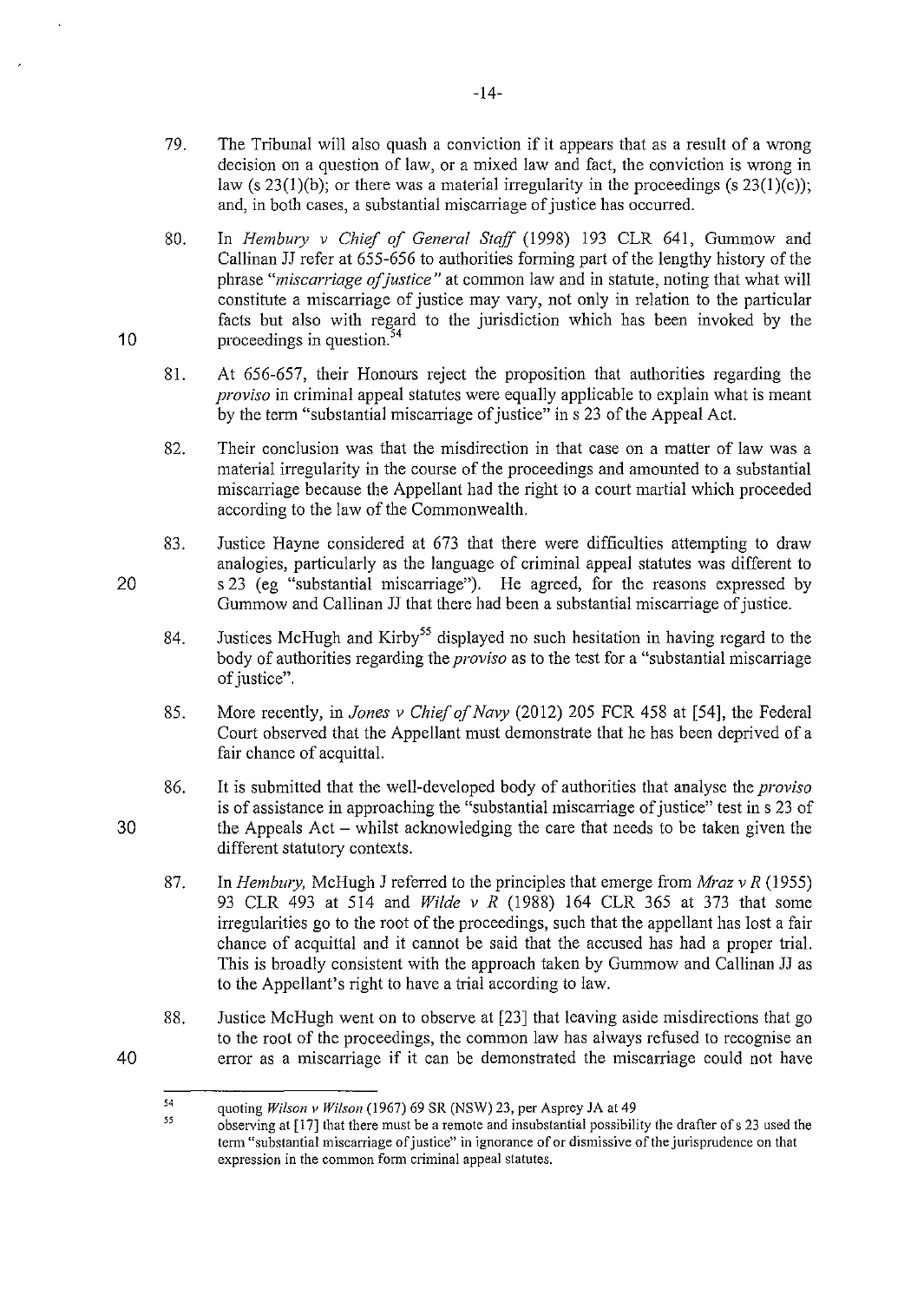affected the result. Furthermore, that because s 23 requires the appellant to prove that the material irregularity resulted in a substantial miscarriage, the burden is on the appellant to show that the irregularity may have affected the result. He went on to observe at [24] that if such a prima facie case is made out, the forensic burden is then cast on the respondent to point to other matters that indicate the appellant did not lose a fair chance of acquittal by reason of the material irregularity.

- 89. A misdirection relating to the elements of the offence wiii not necessarily amount to a fundamental flaw in the trial.<sup>56</sup> The task in considering whether there has been a substantial miscarriage of justice is undertaken in the same way a determination is made as to whether a verdict should be set aside on the ground it is unreasonable or cannot be supported having regard to the evidence. That is, an independent assessment of the evidence to determine whether the accused was proved beyond reasonable doubt to be guilty of the offence.<sup>57</sup>
- 90. Here, the Tribunal's jurisdiction under s 23 is explicitly acknowledged to extend to considering the whole of the evidence at trial for the purposes of  $s$  23(1)(a) and (d). Having regard to the principles referred to above, for the Tribunal to properly undertake its task under  $s$  23(1)(b) or (c) of considering whether there has been a "substantial miscarriage of justice", it would also be necessary for the Tribunal to have regard to the whole of the record.
- 20 91. At trial, the Appellant did not dispute that the conduct, particularized in the charge, had occurred. And there was no issue that that conduct was intentional.<sup>58</sup> The evidence before the Court Martial of both Mr Snashall and the Appellant gave rise to a compelling inference that the Appellant intended to undertake the conduct on 3 February 2010 that created a disturbance. The Appellant's own evidence was that:
	- a) he was upset by the exchange with Mr Snashall on 2 February  $2010$ ;<sup>59</sup>
	- b) he went to Mr Snashall's office on the morning of 3 February 2010 with the specific purpose of obtaining an explanation; $60$
	- c) when Mr Snashall refused, asked the Appellant to leave, and then left his office, the Appellant pursued him; 61 and
	- d) a degree of self control was lost and ultimately, both were speaking loudly. $62$
	- 92. As observed in the reasons of the majority of the Full Court at [73], there is no room for doubt that the Appellant intentionally confronted Mr Snashall and persisted in conduct that was disruptive of Mr Snashall's conduct of his duties. Having regard to the evidence, it was open to the Tribunal to conclude that a failure to direct on "recklessness" did not give rise to any miscarriage of justice.

10

*<sup>56</sup>  Krakouer v R* (1998) 194 CLR 202 at [23] and *Darkan v R* (2006) 227 CLR 373 at [84] and [94]

<sup>57</sup>  *Weiss v R* (2005) 224 CLR 300 at [41]- [47]

<sup>58</sup>  see *Li v Chief of Army* [2013] FCAFC 20 at [57]-[ 58] (AB 2 *I* 793-794)

<sup>59</sup>  60 T327.35 (AB 1/348)

T328.7-17 (AB 1/349)

<sup>61</sup>  T352.12-40 (AB 1/373)

<sup>62</sup>  T353.41-45 and T355.13-18 (AB 1 / 374); see also T329.33, T336.4-16 (AB 1 / 350 and 357)